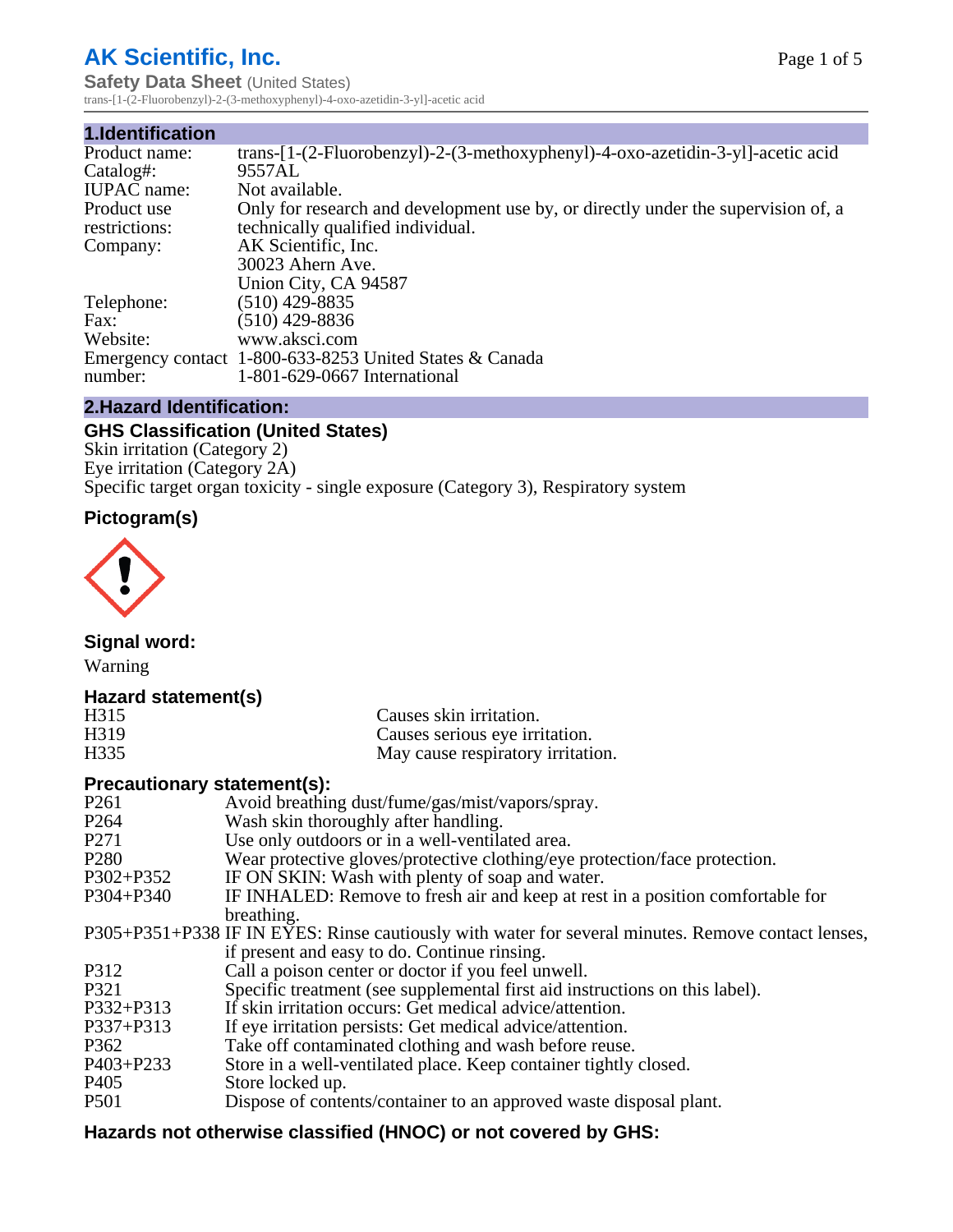#### None

#### **3.Composition/Information on Ingredients**

Synonyms: Not available. CAS#: Not available. Purity: 98% (HPLC) EC: Not available.

### **4. First Aid Measures**

**General Information:** Immediately remove any clothing contaminated by the product. Move out of dangerous area. Consult a physician and show this safety data sheet.

**Inhalation:** Move person to fresh air. If not breathing, give artificial respiration. If breathing is difficult, give oxygen. Obtain medical aid.

**Skin contact:** Immediately flush skin with running water for at least 15 minutes while removing contaminated clothing and shoes. Wash clothing before reuse. Obtain medical aid immediately. **Eye contact:** Immediately flush open eyes with running water for at least 15 minutes. Obtain medical aid immediately.

**Ingestion:** Do NOT induce vomiting without medical advice. Rinse mouth with water. Never administer anything by mouth to an unconscious person. Obtain medical aid immediately.

**Most important symptoms and effects, both acute and delayed:** No further information available. Please see sections 2 and 11.

**Indication of any immediate medical attention and special treatment needed:** No further information available.

#### **5. Fire Fighting Measures**

**Suitable extinguishing media:** Use water spray, dry chemical, carbon dioxide, or chemical foam. **Specific hazards arising from the chemical:** Carbon oxides, Hydrogen fluoride, Nitrogen oxides. **Advice for firefighters:** As in any fire, wear a NIOSH-approved or equivalent, pressure-demand, self-contained breathing apparatus and full protective gear. During a fire, irritating and highly toxic gases may be generated by thermal decomposition or combustion.

#### **6. Accidental Release Measures**

**Personal precautions, protective equipment and emergency procedures:** Wear protective equipment and keep unprotected personnel away. Ensure adequate ventilation. Remove all sources of ignition. Prevent further leak or spill if safe to do so. For personal protective equipment, please refer to section 8.

**Environmental precautions:** Do not let product enter drains, other waterways, or soil.

**Methods and materials for containment and cleaning up:** Prevent further leak or spill if safe to do so. Vacuum, sweep up, or absorb with inert material and place into a suitable disposal container. Consult local regulations for disposal. See section 13 for further disposal information.

#### **7. Handling and Storage**

**Precautions for safe handling:** Avoid contact with skin, eyes, and personal clothing. Wash hands thoroughly after handling. Avoid breathing fumes. Use only with adequate ventilation. Wear suitable protective clothing, gloves, and eye/face protection. Keep away from sources of ignition. Minimize dust generation and accumulation. Keep container tightly closed. Open and handle container with care. Do not eat, drink, or smoke while handling.

**Conditions for safe storage, including any incompatibilities:** Store in a tightly-closed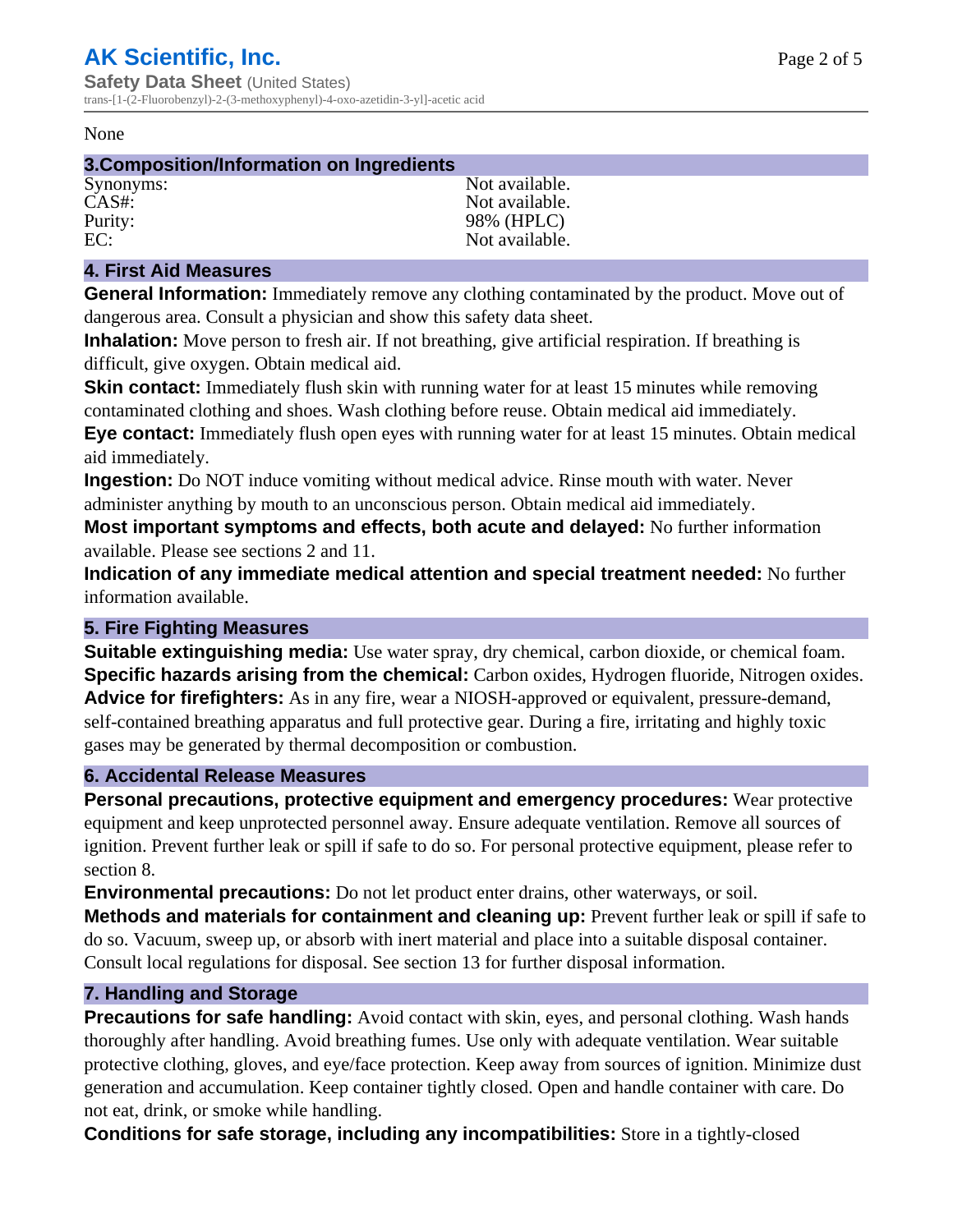container when not in use. Store in a cool, dry, well-ventilated area away from incompatible substances. Keep away from sources of ignition.

#### **8. Exposure Controls/Personal Protection**

#### **Exposure limits:**

| $OSHA$ PEL:       | Not available. |
|-------------------|----------------|
| NIOSH REL:        | Not available. |
| <b>ACGIH TLV:</b> | Not available. |

**Appropriate engineering controls:** Avoid contact with skin, eyes, and clothing. Wash hands before breaks and immediately after handling the product. Facilities storing or utilizing this material should be equipped with an eyewash fountain. Use adequate general and local exhaust ventilation to keep airborne concentrations low.

#### **Personal protection**

| Eyes:        | Based on an evaluation of the eye or face hazards present, wear chemical splash-resistant<br>safety glasses or goggles with side protection. A face shield may be appropriate in some |  |  |
|--------------|---------------------------------------------------------------------------------------------------------------------------------------------------------------------------------------|--|--|
|              | workplaces. Use eyewear tested and approved under appropriate government standards<br>such as OSHA 29 CFR 1910.133 or EU EN166.                                                       |  |  |
| Hands:       | Wear gloves selected based on an evaluation of the possible hazards to hands and skin,                                                                                                |  |  |
|              | the duration of use, the physical conditions of the workplace, and the chemical resistance                                                                                            |  |  |
|              | and physical properties of the glove material.                                                                                                                                        |  |  |
|              | Skin and body: Protective clothing must be selected based on the hazards present in the workplace, the                                                                                |  |  |
|              | physical environment, the duration of exposure, and other factors. No fabric can provide                                                                                              |  |  |
|              | protection against all potential hazards; therefore it is important to select the appropriate                                                                                         |  |  |
|              | protective clothing for each specific hazard. At the minimum, wear a laboratory coat and                                                                                              |  |  |
|              | close-toed footwear.                                                                                                                                                                  |  |  |
| Respiratory: | Respirators are not a substitute for accepted engineering control measures such as<br>enclosure or confinement of the operation, general and local ventilation, and substitution      |  |  |
|              | of less toxic materials. When respiratory personal protective equipment is appropriate                                                                                                |  |  |
|              | based on an assessment of respiratory hazards in the workplace, use a NIOSH- or                                                                                                       |  |  |
|              | CEN-certified respirator.                                                                                                                                                             |  |  |
|              |                                                                                                                                                                                       |  |  |

| <b>Physical State:</b><br>Off-white powder<br>Molecular Formula:<br>C19H18FNO4<br>Molecular Weight:<br>343.35<br>Odor:<br>Not available.<br>Not available.<br>pH:<br><b>Boiling Point Range:</b><br>Not available.<br>Freezing/Melting Point:<br>$113 - 115$ °C<br><b>Flash Point:</b><br>Not available. | 9. Physical and Chemical Properties |                |
|----------------------------------------------------------------------------------------------------------------------------------------------------------------------------------------------------------------------------------------------------------------------------------------------------------|-------------------------------------|----------------|
|                                                                                                                                                                                                                                                                                                          |                                     |                |
|                                                                                                                                                                                                                                                                                                          |                                     |                |
|                                                                                                                                                                                                                                                                                                          |                                     |                |
|                                                                                                                                                                                                                                                                                                          |                                     |                |
|                                                                                                                                                                                                                                                                                                          |                                     |                |
|                                                                                                                                                                                                                                                                                                          |                                     |                |
|                                                                                                                                                                                                                                                                                                          |                                     |                |
|                                                                                                                                                                                                                                                                                                          |                                     |                |
|                                                                                                                                                                                                                                                                                                          | <b>Evaporation Rate:</b>            | Not available. |
| Flammability(solid,gas):<br>Please see section 2.                                                                                                                                                                                                                                                        |                                     |                |
| Explosive limits:<br>Not available.                                                                                                                                                                                                                                                                      |                                     |                |
| Vapor Pressure:<br>Not available.                                                                                                                                                                                                                                                                        |                                     |                |
| Vapor Density:<br>Not available.                                                                                                                                                                                                                                                                         |                                     |                |
| Solubility:<br>Not available.                                                                                                                                                                                                                                                                            |                                     |                |
| <b>Relative Density:</b><br>Not available.                                                                                                                                                                                                                                                               |                                     |                |
| Refractive Index:<br>Not available.                                                                                                                                                                                                                                                                      |                                     |                |
| Not available.<br>Volatility:                                                                                                                                                                                                                                                                            |                                     |                |
| Not available.<br>Auto-ignition Temperature:                                                                                                                                                                                                                                                             |                                     |                |
| <b>Decomposition Temperature:</b><br>Not available.                                                                                                                                                                                                                                                      |                                     |                |
| <b>Partition Coefficient:</b><br>Not available.                                                                                                                                                                                                                                                          |                                     |                |

## **10. Stability and Reactivity**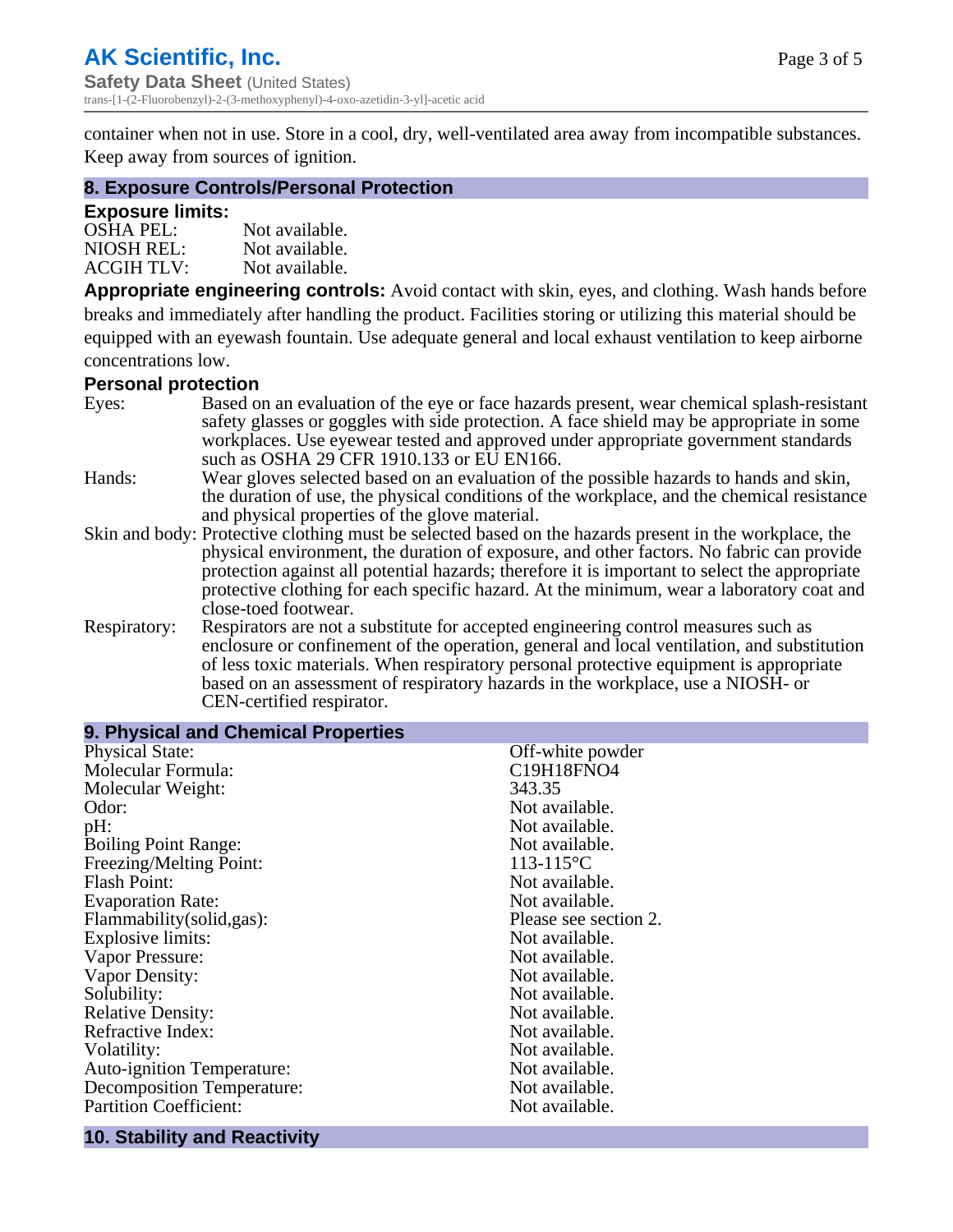# **AK Scientific, Inc. Safety Data Sheet** (United States)

trans-[1-(2-Fluorobenzyl)-2-(3-methoxyphenyl)-4-oxo-azetidin-3-yl]-acetic acid

| Reactivity:                         | Not available.                                       |
|-------------------------------------|------------------------------------------------------|
| Chemical stability:                 | Stable under recommended temperatures and pressures. |
| Possibility of hazardous reactions: | Not available.                                       |
| Conditions to avoid:                | Dust generation.                                     |
| Incompatible materials:             | Strong oxidizing agents.                             |
| Hazardous decomposition products:   | Carbon oxides, Hydrogen fluoride, Nitrogen oxides.   |

#### **11. Toxicological Information**

| RTECS#                                         | Not available.                                      |
|------------------------------------------------|-----------------------------------------------------|
| Acute toxicity:                                | Not available.                                      |
| Routes of exposure:                            | Inhalation, eye contact, skin contact, ingestion.   |
| Symptoms related to the physical, chemical and | Skin contact may result in inflammation             |
| toxicological characteristics:                 | characterized by itching, scaling, reddening,       |
|                                                | blistering, pain or dryness. Eye contact may result |
|                                                | in redness, pain or severe eye damage. Inhalation   |
|                                                | may cause irritation of the lungs and respiratory   |
|                                                | system. Overexposure may result in serious illness  |

or death.

### **Carcinogenicity**

| IARC: | Not classified.                                                                                       |
|-------|-------------------------------------------------------------------------------------------------------|
| NTP:  | Not listed.                                                                                           |
| OSHA: | Not listed.                                                                                           |
|       | Acute toxic effects: Inflammation of the eye is characterized by redness, watering, and itching. Skin |
|       | inflammation is characterized by itching, scaling, reddening, or, occasionally,                       |
|       | blistering.                                                                                           |

| <b>12. Ecological Information</b> |                |  |
|-----------------------------------|----------------|--|
| Ecotoxicity:                      | Not available. |  |
| Persistence and degradability:    | Not available. |  |
| Bioaccumulative potential:        | Not available. |  |
| Mobility in soil:                 | Not available. |  |
| Other adverse effects:            | Not available. |  |

#### **13. Disposal Considerations**

Disposal of waste: Chemical waste generators must determine whether a discarded chemical is classified as hazardous waste. US EPA guidelines for the classification determination are listed in 40 CFR 261.3. Additionally, waste generators must consult state and local hazardous waste regulations to ensure complete and accurate classification. Observe all federal, state and local regulations when disposing of the substance.

Disposal of packaging: Do not reuse containers. Dispose of as unused product.

| <b>14. Transportation Information</b> |                         |
|---------------------------------------|-------------------------|
| <b>DOT (United States)</b>            |                         |
| UN number:                            | Not hazardous material. |
| Proper shipping name:                 | Not available.          |
| Transport hazard class:               | Not available.          |
| Packing group:                        | Not available.          |
| <b>IATA</b>                           |                         |
| <b>UN Number:</b>                     | Not dangerous good.     |
| Proper shipping name:                 | Not available.          |
| Transport hazard class:               | Not available.          |
| Packing group:                        | Not available.          |
|                                       |                         |